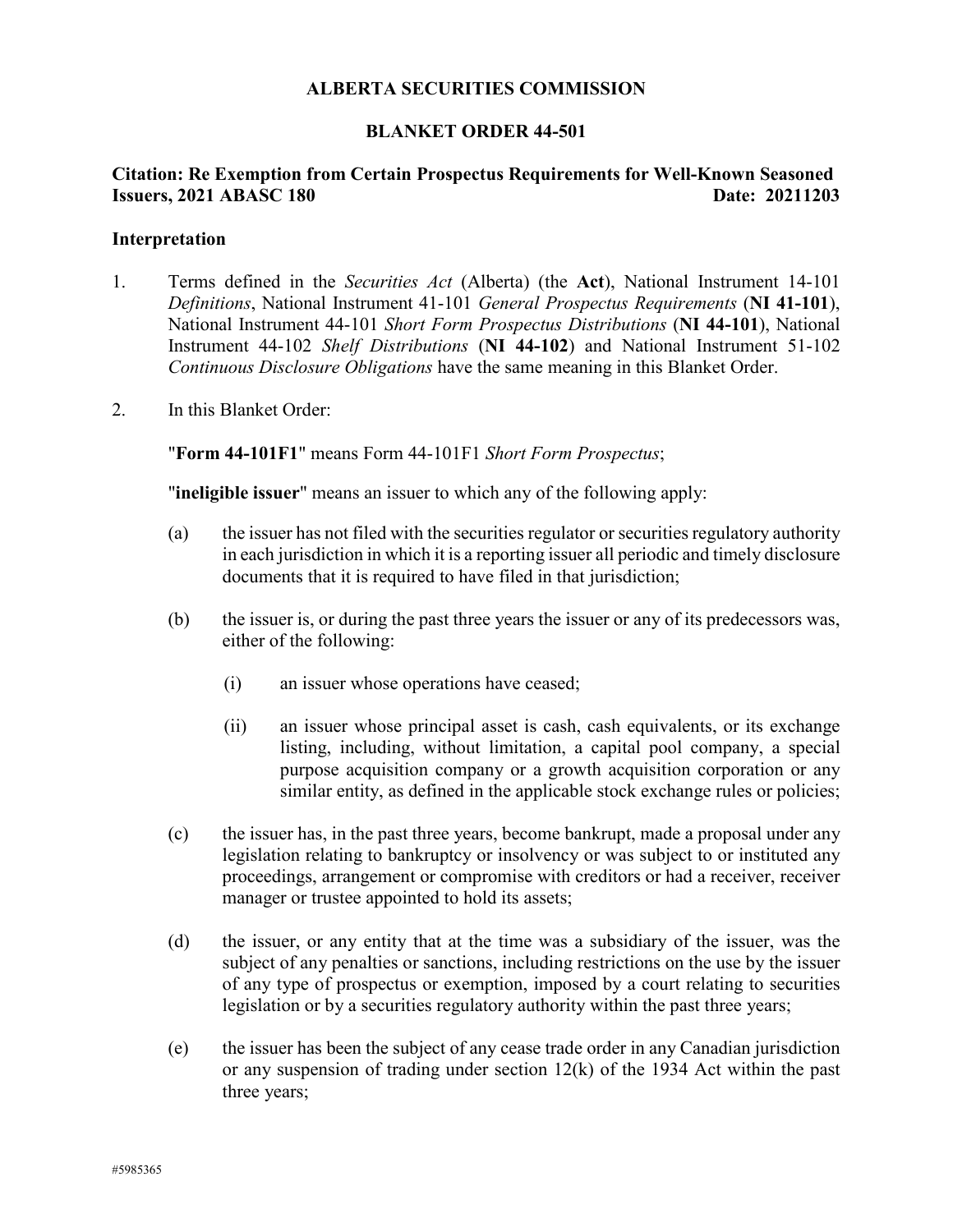"**public float**" has the meaning given in National Instrument 71-101 *The Multijurisdictional Disclosure System*;

"**well-known seasoned issuer**" or "**WKSI**" means an issuer that has either of the following:

- (a) outstanding listed equity securities that have a public float of C\$500,000,000;
- (b) at least C\$1,000,000,000 aggregate amount of non-convertible securities, other than equity securities, distributed under a prospectus in primary offerings for cash, not exchange, in the last three years.

# **Background**

3. Under section 213 of the Act, the Commission may make an order exempting any class or classes of persons or companies from all or any provisions of Alberta securities laws.

# **Order**

- 4. Considering that it would not be prejudicial to the public interest, the Commission orders the exemptions below.
- <span id="page-1-0"></span>5. An issuer is exempt from the requirement to file and obtain a receipt for a preliminary prospectus in section  $110(1)(a)$  of the Act in connection with the filing of a base shelf prospectus provided that, at the time the issuer files the base shelf prospectus, it satisfies all of the following:
	- (a) the issuer meets the definition of a WKSI as of a date within 60 days preceding the date the issuer files the base shelf prospectus;
	- (b) the issuer is and has been a reporting issuer in at least one jurisdiction of Canada for 12 months;
	- (c) the issuer is eligible to file a short form prospectus under sections 2.2, 2.3, 2.4 or 2.5 of NI 44-101;
	- (d) either
		- (i) the issuer has satisfied the requirements to be qualified to file a short form prospectus under section 2.8 of NI 44-101, or
		- (ii) at least 10 business days have passed since the issuer filed the notice under section 2.8 of NI 44-101;
	- (e) if the issuer has mining operations,
		- (i) the issuer's most recent audited financial statements disclose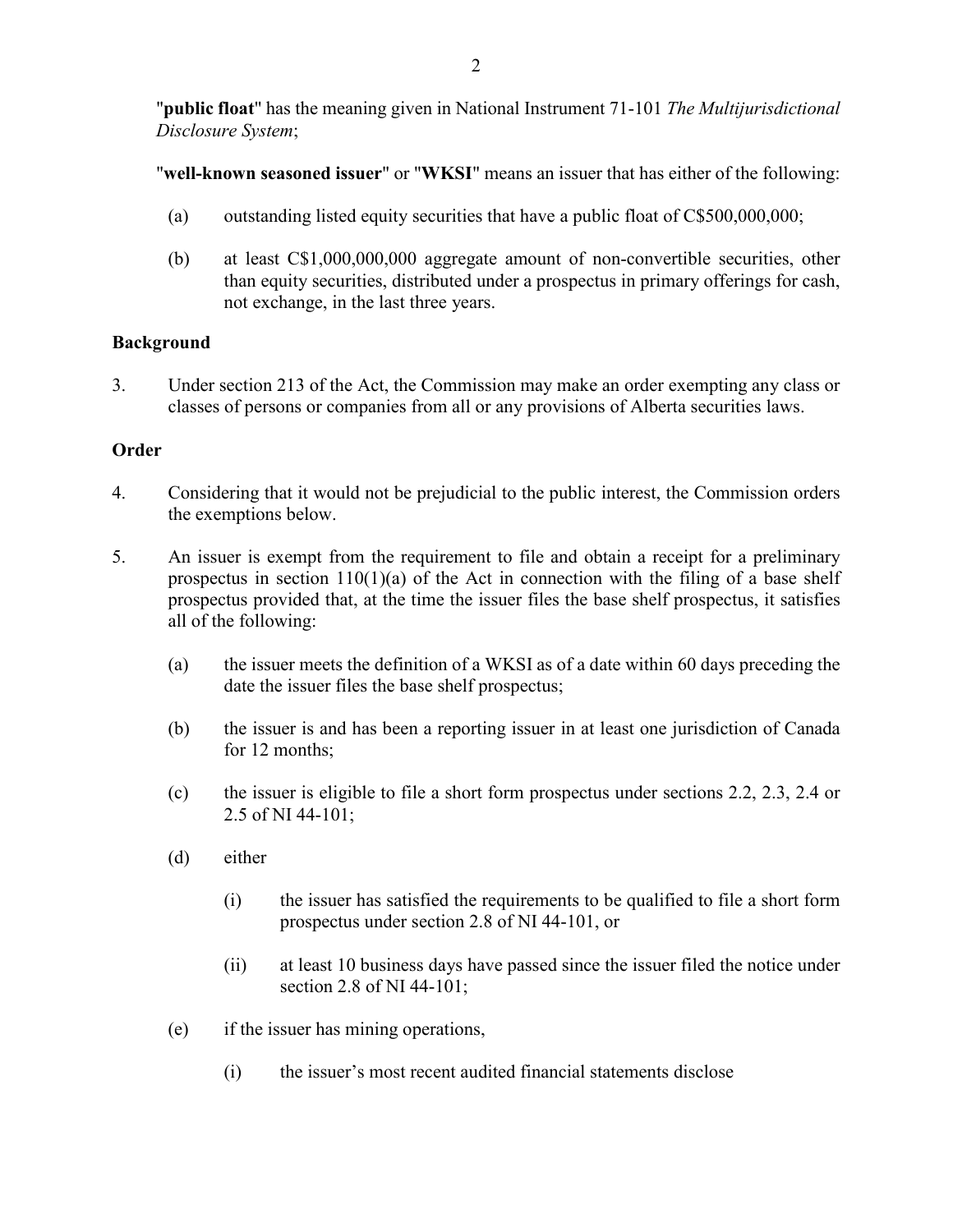- (A) gross revenue, derived from mining operations, of at least C\$55,000,000 for the issuer's most recently completed financial year, and
- (B) gross revenue, derived from mining operations, of at least C\$165,000,000 in the aggregate for the issuer's three most recently completed financial years, and
- (ii) the issuer files any technical reports that would be required to be filed with a preliminary short form prospectus under National Instrument 43-101 *Standards of Disclosure for Mineral Projects*;
- (f) the issuer is not an ineligible issuer;
- (g) the issuer is not an investment fund;
- (h) the issuer has no outstanding asset-backed securities;
- <span id="page-2-0"></span>(i) the base shelf prospectus
	- (i) complies with the requirements of NI 41-101, NI 44-101, and NI 44-102 (except as exempted in paragraphs [6](#page-3-0) and 7 below),
	- (ii) does not qualify the distribution of any asset-backed security,
	- (iii) includes as part of the basic disclosure about the distribution the following statement on the cover page: "filed in reliance on an exemption from the preliminary base shelf prospectus requirement for a well-known seasoned issuer", and
	- (iv) includes cover page disclosure confirming that the issuer qualifies as a WKSI and the date of that determination;
- (j) the issuer pays the fee otherwise required for the filing of a preliminary short form prospectus;
- (k) the issuer delivers to the regulator any personal information forms that would be required under section 4.1 of NI 44-101 if the issuer were filing a preliminary short form prospectus;
- (l) the issuer files, in place of a preliminary base shelf prospectus, a letter that
	- (i) is dated as of the date of the base shelf prospectus described in paragraph [\(i\)](#page-2-0) above,
	- (ii) is executed on behalf of the issuer by one of its executive officers or directors,
	- (iii) states that the issuer is relying on this Blanket Order,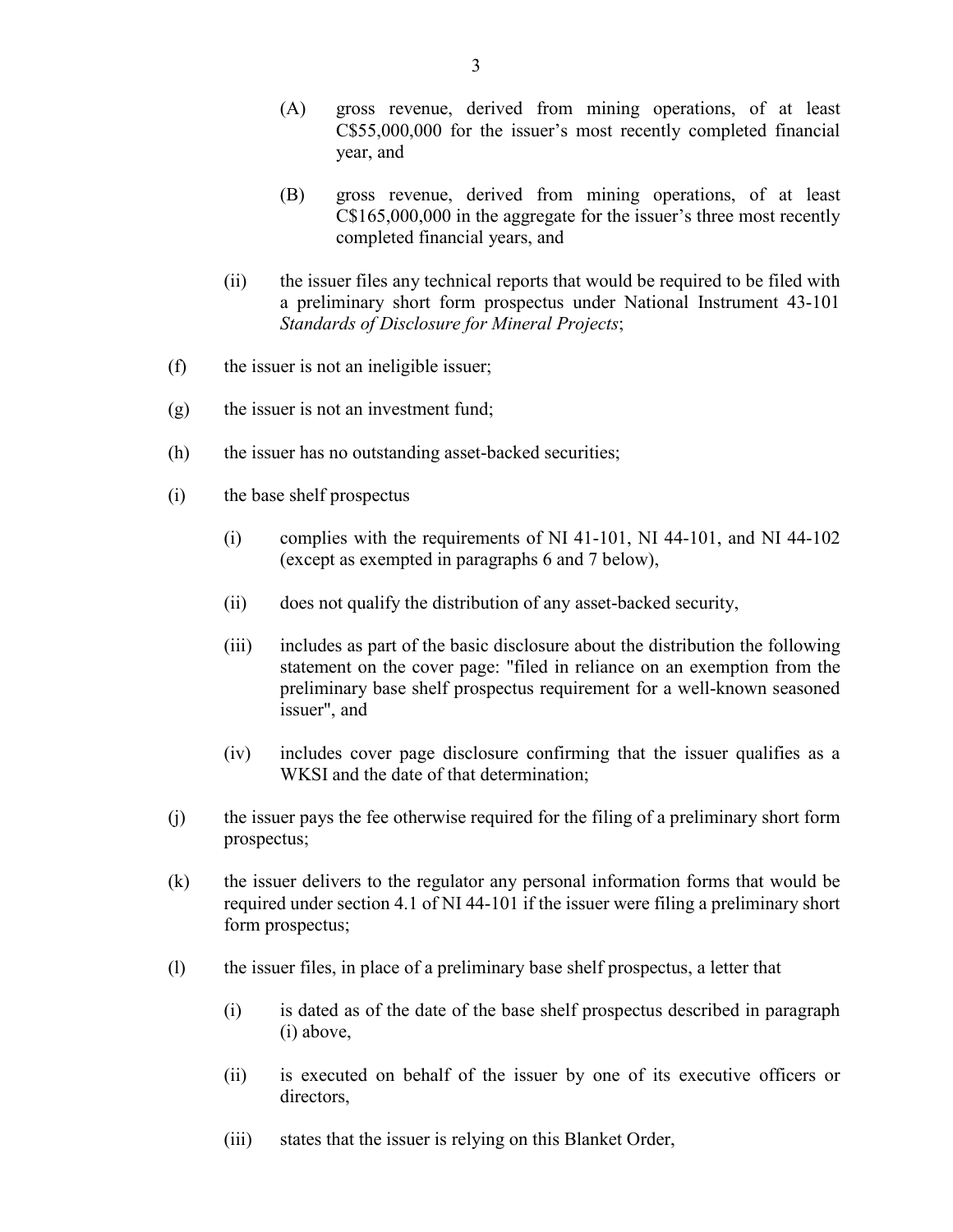- (iv) sets out, as applicable, the public float of outstanding listed equity securities or aggregate amount of non-convertible securities, other than equity securities, that the issuer has distributed under a prospectus within the last three years that satisfy the definition of WKSI and the date of that determination,
- (v) if the issuer has mining operations, describes the basis on which it satisfies the requirement of paragraph (e) above,
- (vi) specifies the qualification criteria that the issuer is relying on to satisfy the requirement of paragraph (c) above and certifies that those criteria have been satisfied, and
- (vii) certifies that the issuer has satisfied the requirements of paragraphs [\(a\)](#page-1-0) to (k) above.
- <span id="page-3-0"></span>6. An issuer that satisfies the conditions set out in paragraph 5 is exempt from the following requirements in respect of the base shelf prospectus and any supplement to the base shelf prospectus:
	- (a) the requirement in section 5.4 of NI 44-102 to limit distributions under the base shelf prospectus to the dollar value the issuer reasonably expects to distribute within 25 months after the date of the receipt for the base shelf prospectus;
	- (b) the requirement in item 5 of section 5.5 of NI 44-102 to state the aggregate dollar amount of securities that may be raised under the base shelf prospectus;
	- (c) the requirement in item 1.4 of Form 44-101F1 to include the number of securities qualified for distribution under the base shelf prospectus.
- 7. An issuer that satisfies the conditions set out in paragraph 5 is exempt from the following requirements in respect of the base shelf prospectus but not in respect of any supplement to the base shelf prospectus:
	- (a) the requirements in item 5 of Form 44-101F1 to include a plan of distribution, other than to indicate that the plan of distribution will be described in the supplement for any securities distributed under the base shelf prospectus;
	- (b) the requirements in item 7 of Form 44-101F1 to describe the securities being distributed, other than as necessary to identify the types of securities;
	- (c) the requirements in item 8 of Form 44-101F1 to describe any selling securityholders.